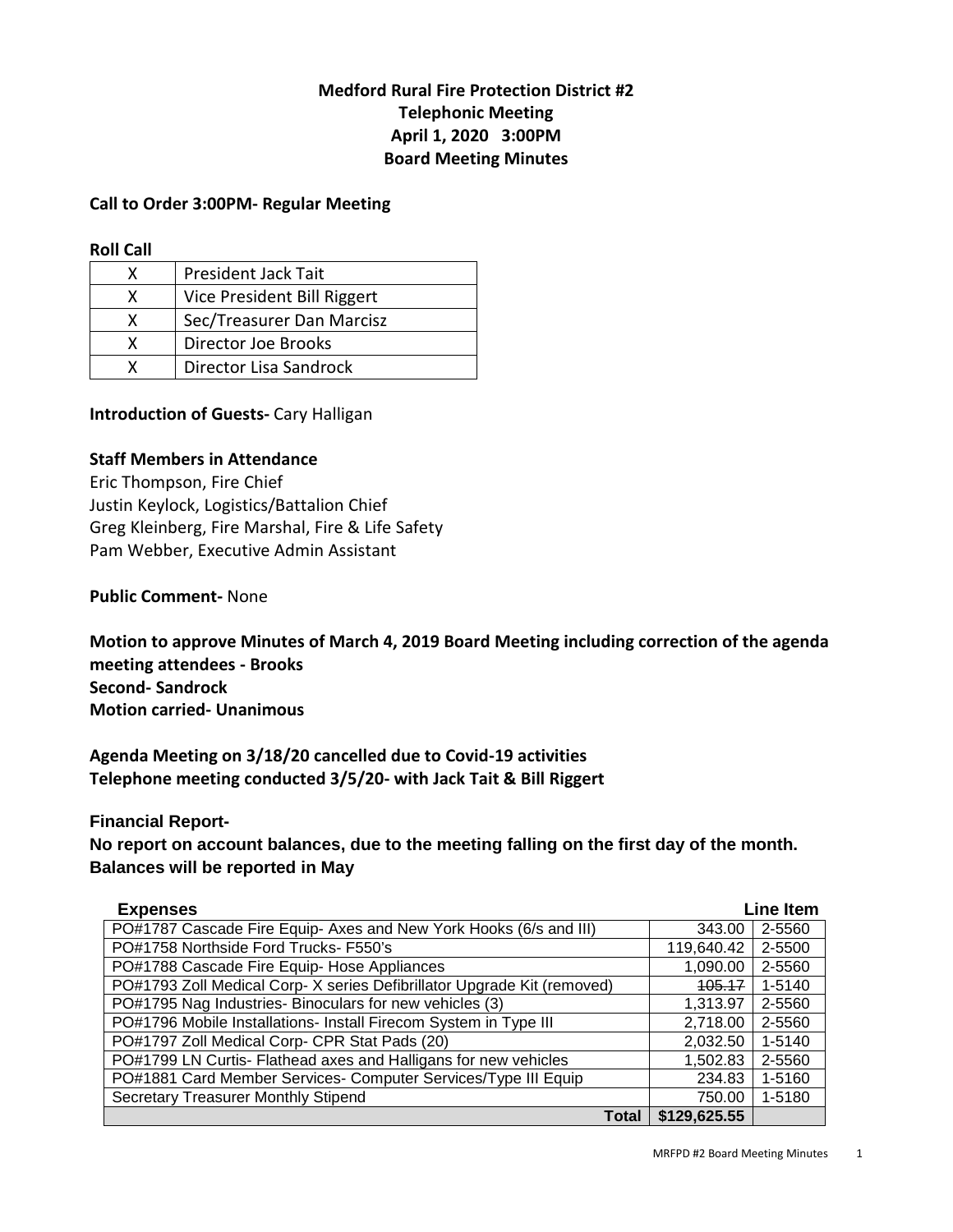## *Continued from page 1*

There was some discussion regarding the Zoll Medical Defibrillator Upgrade Kit. It was determined that this invoice should be further researched, therefore it will not be approved for payment.

## **Motion to remove the Zoll \$105 invoice, pending more information- Brooks Second- Marcisz Motion carried- Unanimous**

**Motion to pay \$129,625.55 in expenses- Sandrock Second- Brooks Motion carried- Unanimous** 

## **Correspondence**

- Marcisz communicated he was notified that the state pool interest rate dropped to 1.74%. The rates at the highest point were 2.50%
- SDAO- A Staff and Board Member Training will be held August 25 & 26<sup>th</sup> in Brookings. Bill Riggert informed the members he is interested in attending this training.

## **New Business- None**

## **Old Business**

# **Policy Manual- Marcisz**

2<sup>nd</sup> reading of the Harassment policy.

## **Motion to approve the Harassment and Non-Discrimination Policy- Riggert Second- Brooks Motion carried- Unanimous**

## **Budget Planning- Marcisz**

- Marcisz is projecting a 3% revenue increase.
- The Capital Reserve will be budgeted at \$1,600,000 to begin the new fiscal year.
- The interest revenue is projected to decrease from \$25,000 to \$12,000.
- The General Fund is at \$106,245 and will carry over at \$111,000.
- He is budgeting an interest reduction from \$10,000 to \$4,000.
- All City contract items added together total approximately 1.795M for the City Contract
- Marcisz reviewed the line items and the changes from the current year to 20/21.
- Operating Contingency will be budgeted at \$160,000.

The directors were in agreement with these amounts. Board will receive budget once the auditor has reviewed.

## **Succession Planning Candidate Forum- Marcisz**

The Succession Plan announcement is posted on the MRFPD2 website for a Candidate Forum that will take place on July 1, 2020. There are two citizens that are interested and Marcisz will stay in contact them.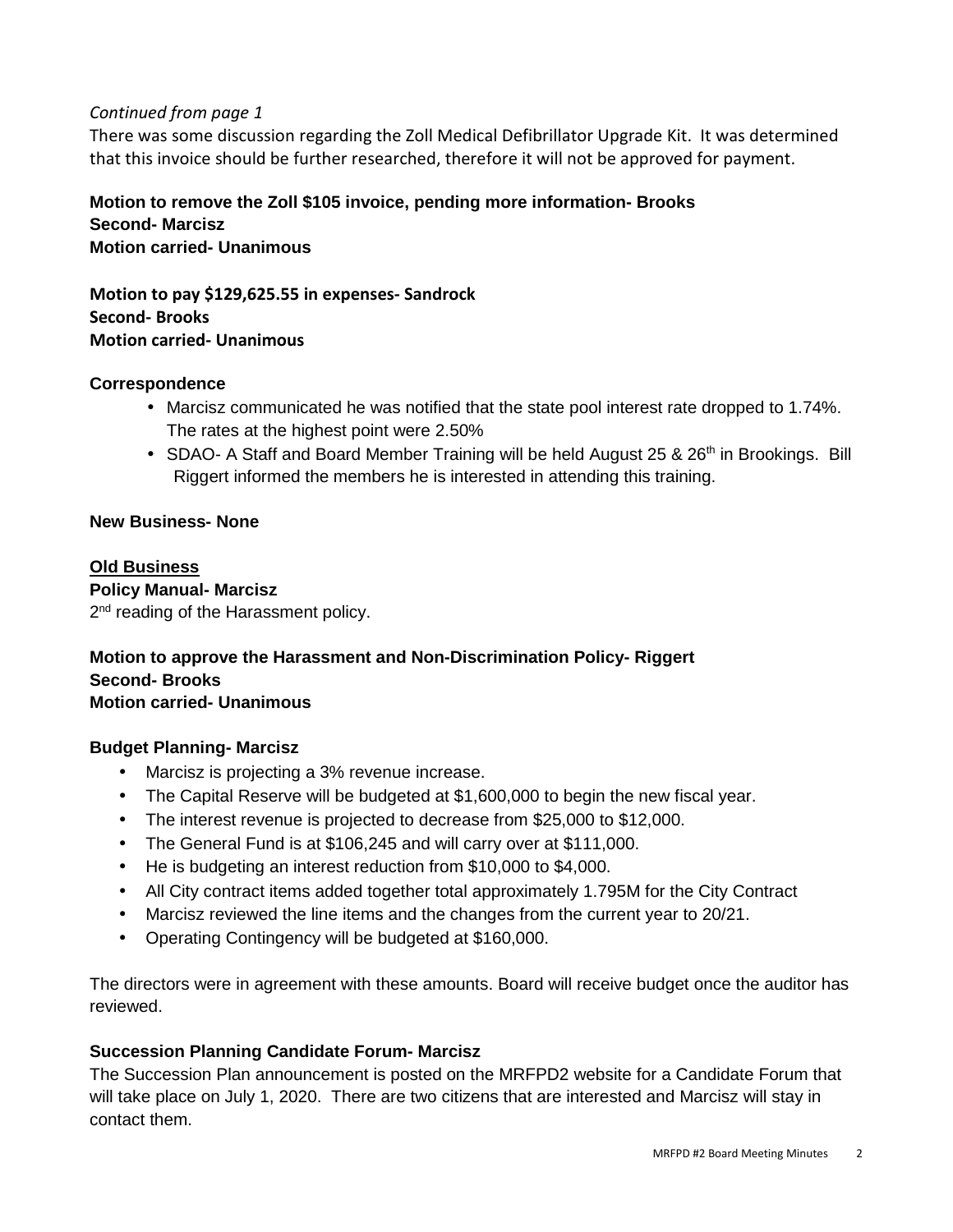## **Staff Report Covid-19 Report/Status**

Thompson reported that a great deal of time has been utilized to ensure that the staff is adequately protected. The dispatch call screening has changed to address patients who may have symptoms associated with Covid-19 to reduce exposure and protect our Firefighters.

The City directed Chief Thompson to open the Emergency Operation Center specifically to address the peak of activity that is estimated to take place in the next two weeks. The call volume currently is very manageable.

We have responded to approximately 50 potential Covid-19 patients. MFD is working with neighboring agencies to support one another in the event that we experience sick FF's.

There have been several responses where we learned later that the patients tested positive for the virus and our firefighters were closely monitored. Thompson reported that we have adequate testing available for our personnel that is an accelerated process. MFD has adequately stocked with protective equipment and the stock is monitored on a daily basis.

## **New Activity Report- Thompson**

Thompson reviewed the new activity report that will allow us to share what we are doing in the organization and keep the board members informed.

In the future he will add a Finance section and more about all the activities that the Firefighters are involved in besides emergency calls.

Chief will be emailing additional information that will be helpful to decipher the statistics. There was a request for page numbers. There was additional discussion regarding the parameters of measuring response times and tracking.

# **MFR Recruitment Update-Thompson**

Thompson noted that the recruitment process is currently on hold due to requirements for Covid-19. The new recruits have completed their academy and they will be report for duty at their assigned stations on 4/16/20.

# **Controlled Medications Lock Boxes- Keylock**

It is the department's goal to install controlled medication lock boxes on each apparatus. This is a DEA standard to secure, monitor entry and track the use of the medications. Employees can only open the lock box by entering a code. Approximately half of the department fleet is outfitted. There is a need to purchase eight boxes to secure all of the fire fleet. The cost of each box is \$1,652 and the total expense to outfit all the rigs is \$13,296. Chief Thompson asked if the board will consider supporting the purchase. There was a discussion regarding the number that the board would support according to the number of Rural District apparatus. Marcisz suggested budgeting \$6,800 to purchase four units. There was a consensus to have the boxes listed in the upcoming budget. Chief noted that the City will purchase the remainder. There is approximately a two to three week delivery time.

# **Good of the Order**